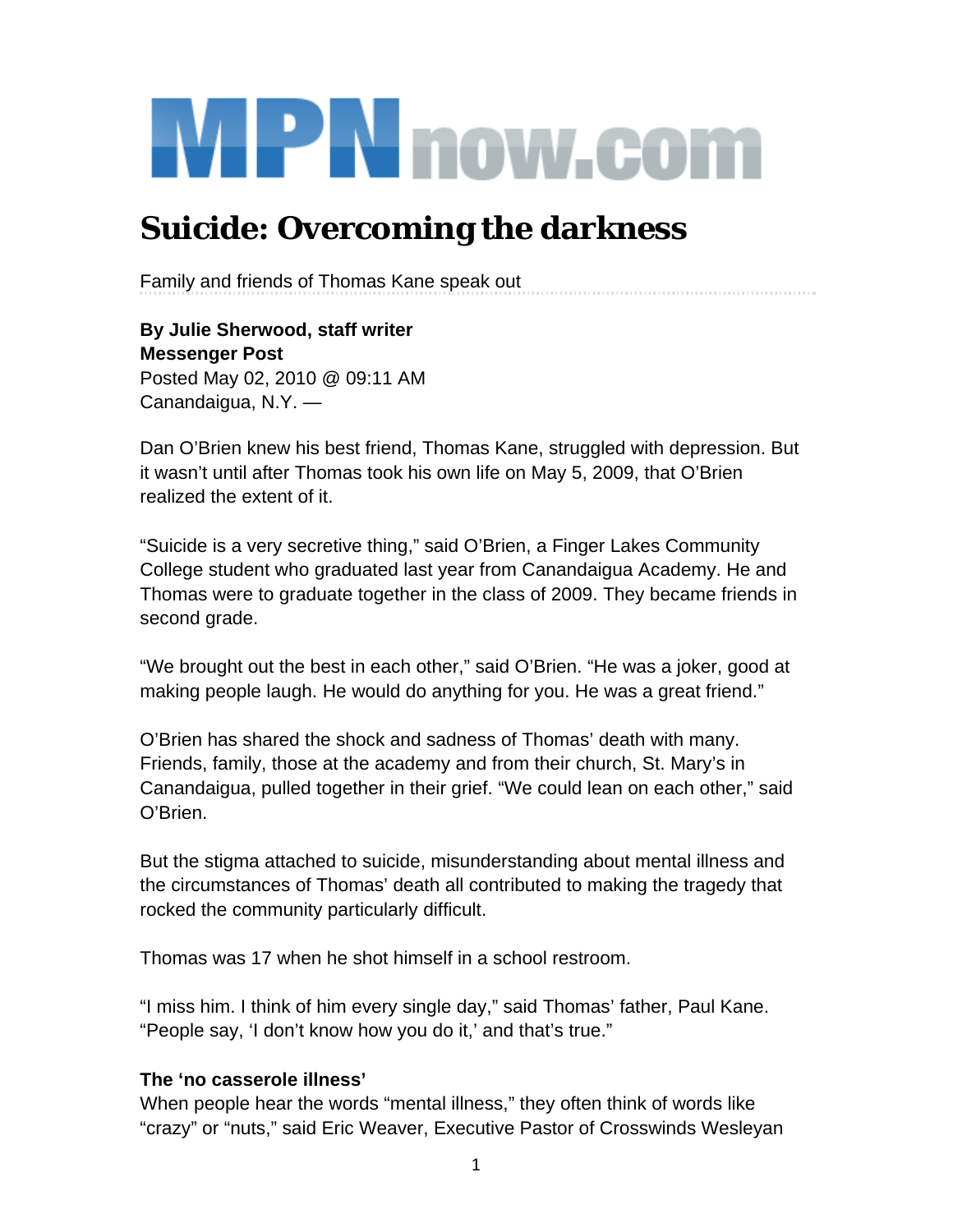Church in Canandaigua.

Weaver is a former police sergeant with extensive training and background in treating mental illness. His work involves seminars and counseling individuals and families on mental health, stress, stigmas, depression, suicide prevention and awareness. He has a mental illness himself and has been hospitalized seven times for planning suicide.

Although one out of every five people in the United States deals with some kind of mental health-related issue each year, the stigmas surrounding the subject of mental health continue to do much damage, he said.

Sometimes people say hurtful things, or they don't say anything at all, said Weaver, whose Web site — **www.overcomingthedarkness.com** — seeks to educate and raise awareness.

Suicide and mental illness "are whispered about, kept hush-hush," said Weaver. It is often referred to as the "no casserole illness," he said. Simply put, when a family experiences the death of a loved one to suicide or other traumas related to mental illness, they rarely receive the support associated with physical ailments or losing a loved one to an accident or natural causes.

"Loss to suicide is devastating to a family," he said. "Families deal for years with guilt and blaming themselves." They need empathy and concern from others, he said, rather than being expected to come up with answers.

#### **'A horrible reality'**

Mary Kane, Thomas' mother, never knew how many people in her own community had experienced suicide of a loved one until after she lost Thomas. The prevalence of suicide is "a horrible reality," said Mary, who has developed strong bonds with others who have been through it.

"Once people know it's suicide, you find out dozens of people you know have suffered it," said Thomas' sister, Ruth McDonald. People tend not to talk about it — but when you open up about it, they do, too, she said.

Sixty percent of Americans will know someone who died by suicide; and for 20 percent of those Americans, it will be someone in their family. Suicide is the fourth leading cause of death for adults between the ages of 18 and 65 in the United States. Among young adults ages 15 to 24, it is considered the third leading cause of death, according to the American Foundation for Suicide Prevention.